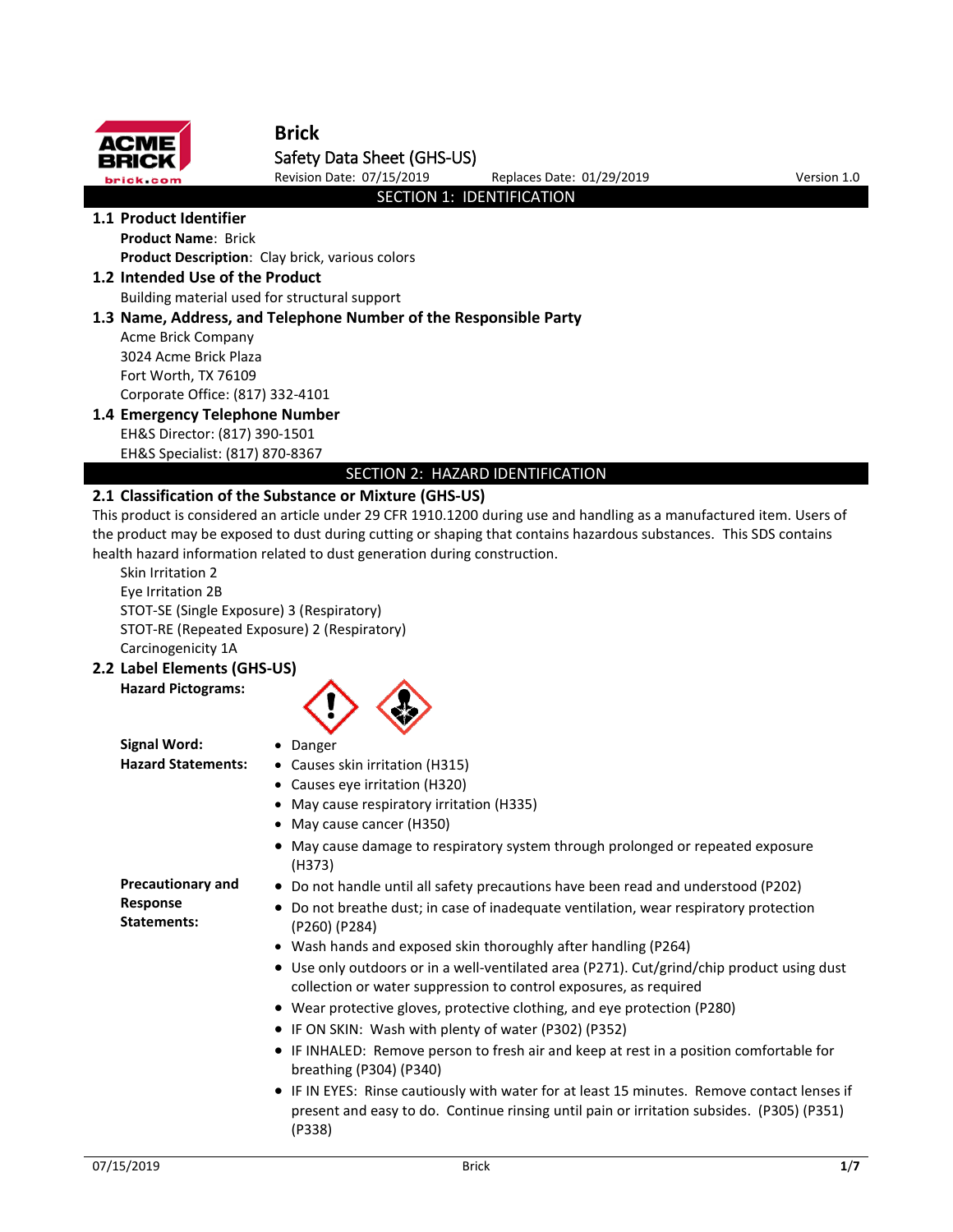- Call a doctor if you feel unwell. (P312)
- If skin irritation occurs or if eye irritation or other symptoms persist: Get medical advice/attention (P332 )(P313)
- Take off contaminated clothing with dust and wash it before reuse (P362) (P364)

### **2.3 Other Hazards**

Excessive dust exposure may aggravate any existing respiratory disorders or diseases. Possible complications or allergies resulting in irritation to skin, eyes and respiratory tract may occur from excessive exposure to dusts. See Section 11 for more information on health hazards.

### SECTION 3: COMPOSITION/INFORMATION ON INGREDIENTS

### **3.1 Mixture\***

### **Substances and hazard classification based on dust composition**

| Ingredient                                                  | CAS No.    | %<br>(w/w) | <b>Hazard Classification (GHS-US)</b>              |
|-------------------------------------------------------------|------------|------------|----------------------------------------------------|
| Aluminum silicates                                          |            |            | • Skin Irritation 2, H315                          |
| (kaolins)                                                   | 12141-46-7 | $50 - 85$  | Eye Irritation 2B, H320<br>$\bullet$               |
|                                                             |            |            | • STOT-SE <sup>(1)</sup> 3 (Respiratory), H335     |
| Quartz (silica,                                             |            |            | • STOT-SE 3 (Respiratory), H335                    |
| crystalline)                                                | 14808-60-7 | $15 - 40$  | • Carcinogenicity 1A, H350                         |
|                                                             |            |            | • STOT-RE $2^{(2)}$ (Respiratory), H372            |
| Chromium oxide                                              | 1308-38-9  | $0 - 3$    | Not classified in this matrix product<br>$\bullet$ |
| compounds                                                   |            |            |                                                    |
| Manganese compounds                                         | 1344-43-0  | $0 - 3$    | Not classified in this matrix product<br>$\bullet$ |
| Calcium carbonate                                           | 471-34-1   | $0 - 3$    | • Not classified in this matrix product            |
| (lime)                                                      |            |            |                                                    |
| Iron oxide compounds                                        | 1309-37-1  | $0 - 3$    | Not classified in this matrix product<br>$\bullet$ |
| $fn^{(1)}$ Specific Target Organ Toxicity – Single Exposure |            |            |                                                    |

*fn*(1) Specific Target Organ Toxicity – Single Exposure

*fn*(2) Specific Target Organ Toxicity – Repeated Exposure

\*This product may contain elements such as aluminum, arsenic, boron, calcium, chromium, cobalt, copper, lead, molybdenum, nickel, tin, titanium, vanadium and zirconium in trace amounts that do not contribute to the hazards of this product.

# SECTION 4: FIRST AID MEASURES

### **4.1 Description of First Aid Measures**

**General:** Never give anything by mouth to an unconscious person. Any person who is experiencing symptoms of injury or illness should be moved to a comfortable area with fresh air, and the label or SDS of this product reviewed. If feeling unwell, seek medical advice.

**After Inhalation:** If symptoms occur, move the person to fresh air and ventilate suspected area. Provide drinking water, if conscious, to flush mouth and irrigate upper respiratory tract. Seek medical attention for discomfort or if coughing or other symptoms do not subside.

**After Eye Contact:** If injury is due to a projectile, seek immediate medical attention. If the person's symptom is eye irritation due to dust exposure, careful flushing with clean water should continue for at least 15 minutes. If contact lenses are present, they should be removed after flushing. Flushing should continue until irritation subsides. Medical attention should be obtained if irritation persists.

**After Skin Contact:** Injuries to skin due to abrasion, laceration, or crushing should be treated by flushing with clean water, followed by first aid (application of disinfectant and bandage). If the injury is more extensive or irritation and pain persists, seek medical attention.

**After Ingestion:** Rinse mouth. Do NOT induce vomiting. Get medical advice and attention if you feel unwell.

# **4.2 Most Important Symptoms and Effects—Both Acute and Delayed**

**General:** The most important symptoms and effects from exposure to this product's dust are respiratory irritation and respiratory system chronic illness if significant exposures occur repeatedly.

**Inhalation:** The immediate acute response to dust inhalation is respiratory system irritation. Upon repeated high levels of dust exposure, crystalline silica content of the dust may cause delayed or chronic respiratory illnesses, including silicosis and cancer.

**Eye Contact:** Exposures of the eyes to particles and dust may result in irritation, pain, redness, and blurred vision, which is usually temporary.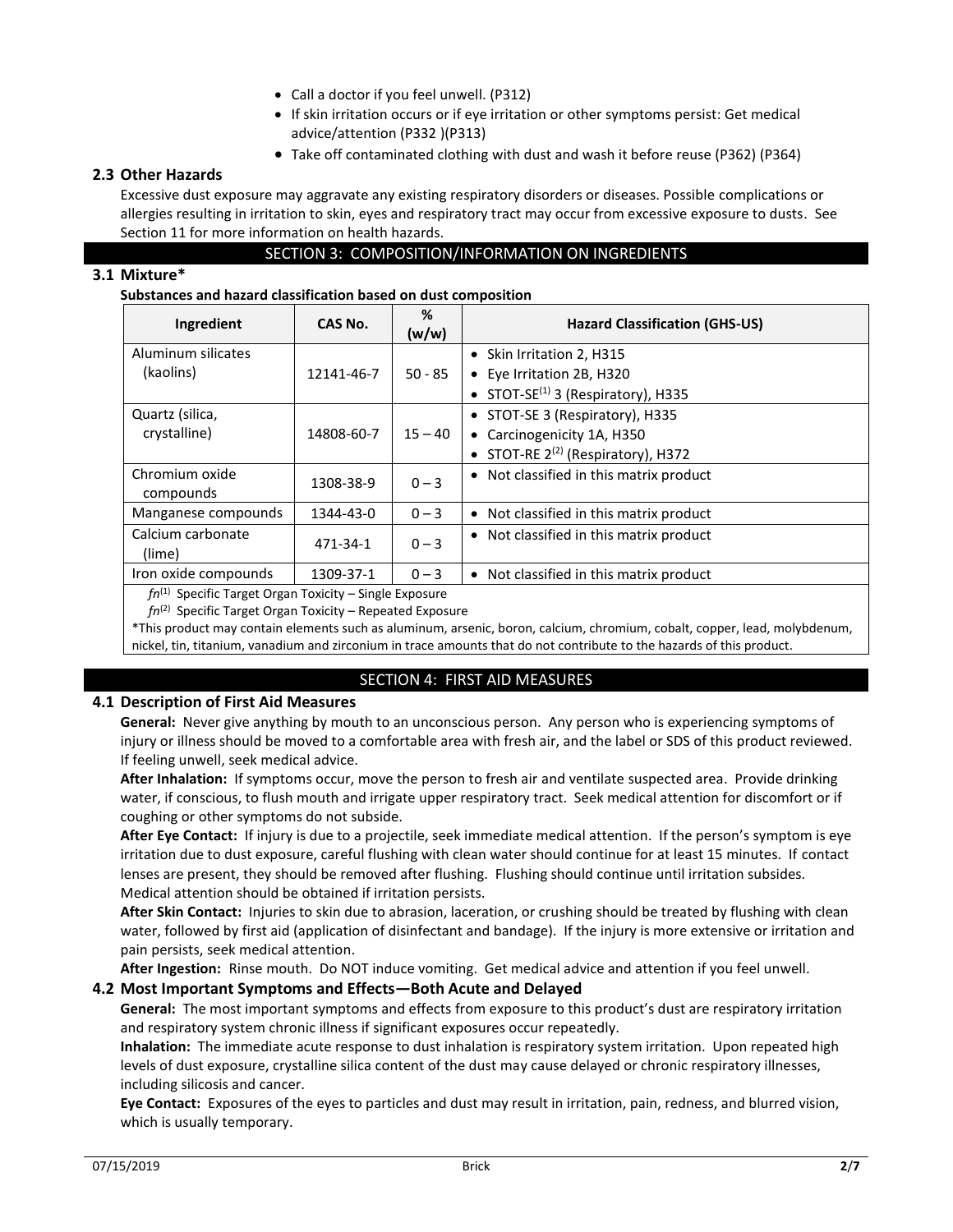**Skin Contact:** Other than abrasion and irritation, skin contact does not cause delayed or chronic symptoms.

### **4.3 Indication of Immediate Medical Attention and Special Treatment**

#### Any time symptoms of eye irritation or respiratory irritation persist, medical attention should be obtained.

### SECTION 5: FIRE-FIGHTING MEASURES

### **5.1 Extinguishing Media**

**Suitable Extinguishing Media:** Use extinguishing media appropriate for surrounding fire.

### **5.2 Special Hazards Arising from the Substance or Mixture**

**Fire Hazard:** Not combustible. Brick as shipped do not pose a fire hazard. **Explosion Hazard:** Brick as shipped do not pose an explosion hazard. **Reactivity:** Hazardous reactions will not occur under normal conditions.

#### **5.3 Advice for Firefighters**

**Precautionary Measures:** Exercise caution when fighting any chemical fire.

**Firefighting Instructions:** Do not allow run-off from firefighting to enter drains or water sources. Do not breathe fumes or vapors from fire.

**Protection During Firefighting:** Do not enter fire area without proper protective equipment, including respiratory protection.

**Other Information:** Refer to Section 9 for flammability properties.

#### SECTION 6: ACCIDENTAL RELEASE MEASURES

### **6.1 Personal Precautions, Protective Equipment, and Emergency Procedures**

**General Measures:** Handle in accordance with good industrial hygiene and safety practice. Avoid generation of dust during clean-up of spills.

### **6.1.1. For Non-Emergency Personnel**

**Protective Equipment:** Use appropriate personal protective equipment (PPE).

**Emergency Procedures:** Evacuate unnecessary personnel.

- **6.1.2. For Emergency Personnel**
- Protective Equipment: Equip clean-up crew with proper personal protective equipment (PPE).

**Emergency Procedures:** Ventilate area. Avoid creating or spreading dust.

### **6.2 Environmental Precautions**

Prevent entry to sewers and public waters.

### **6.3 Methods and Material for Containment and Clean-Up**

**Containment:** Contain and collect as any solid. Avoid actions that cause dust to become airborne. Avoid inhalation of dust. Wear appropriate protective equipment as described in Section 8. Do not wash product down sewage and drainage systems or into bodies of water (*e.g.*, streams).

**Clean-up:** Dispose of waste material safely and in accordance with all local, regional, national, provincial, territorial, and international solid waste regulations.

### **6.4 Reference to Other Sections**

See Section 8.2. Exposure Controls and Personal Protection. For disposal information, refer to Section 13.

### SECTION 7: HANDLING AND STORAGE

### **7.1 Precautions for Safe Handling**

**Additional Hazards when Processed:** Cutting, crushing, or grinding crystalline silica-bearing materials will release respirable crystalline silica. Use all appropriate measures of dust control or suppression and Personal Protective Equipment (PPE) described in Section 8. Avoid dust production that exceeds Permissible Exposure Limits. **Hygiene Measures:** Handle in accordance with good industrial hygiene and safety procedures. Wash hands and other exposed areas with mild soap and water before eating, drinking or smoking, and again when leaving work. Do not eat, drink or smoke when handling this product.

### **7.2 Conditions for Safe Storage, Including any Incompatibilities**

**Storage Conditions:** Product does not require special storage conditions.

### **7.3 Specific End-Use(s)**

Building material used for structural support.

### SECTION 8: EXPOSURE CONTROLS/PERSONAL PROTECTION

### **8.1 Exposure Limits (US)**

For substances listed in Section 3 not listed here, there are no established exposure limits from the manufacturer, supplier, importer or the appropriate advisory agency, including ACGIH (TLV), NIOSH (REL) or OSHA (PEL).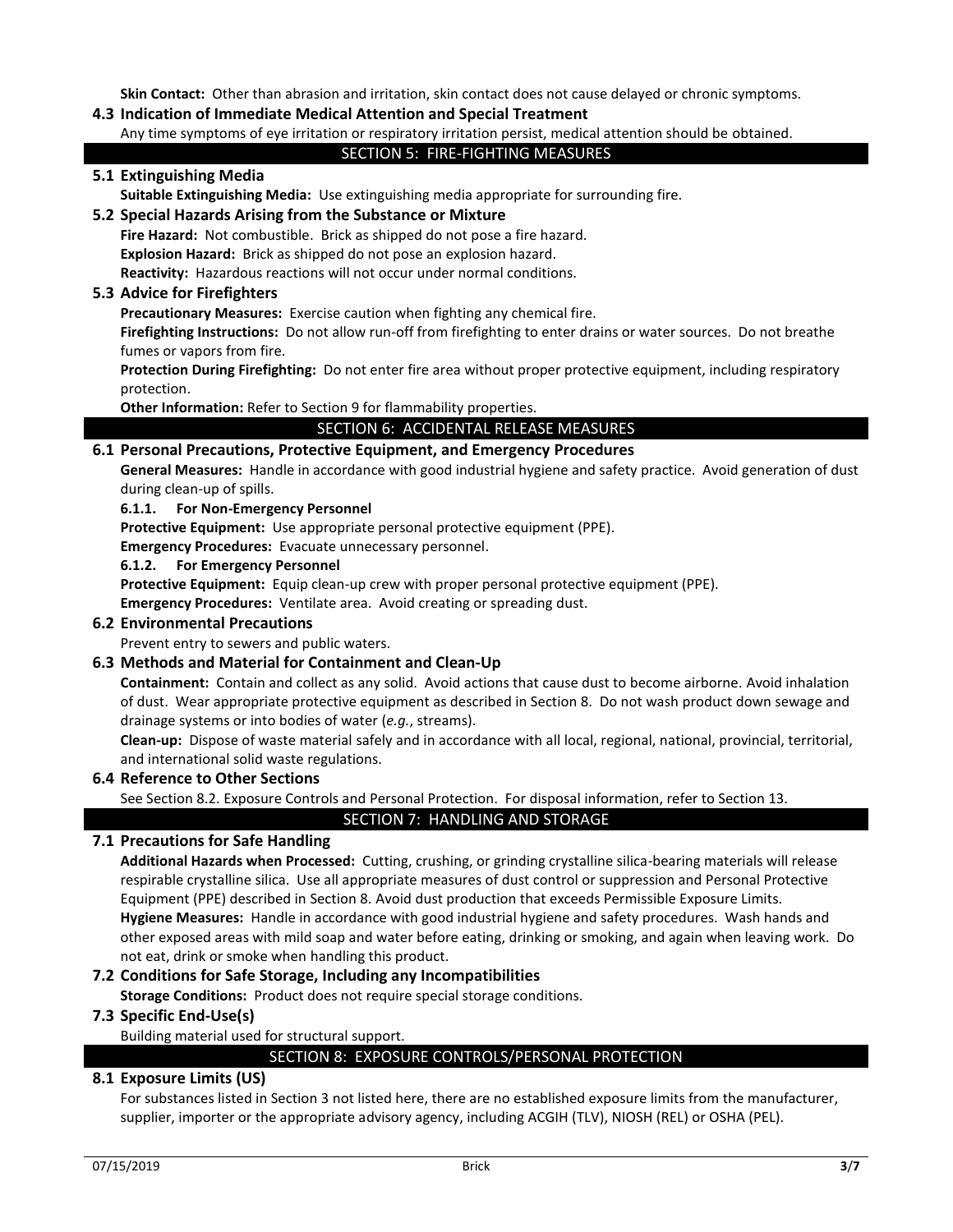|                                                                                                                     | Aluminum silicates (kaolins) (CAS No. 12141-46-7) |                                                                       |  |  |
|---------------------------------------------------------------------------------------------------------------------|---------------------------------------------------|-----------------------------------------------------------------------|--|--|
| ACGIH <sup>(1)</sup>                                                                                                | TLV <sup>(2)</sup> TWA <sup>(3)</sup>             | 10 (total)                                                            |  |  |
|                                                                                                                     | (mg/m <sup>3</sup> )                              | 3 (respirable)                                                        |  |  |
| NIOSH <sup>(4)</sup>                                                                                                | $REL^{(5)}$ (mg/m <sup>3</sup> )                  | None Established                                                      |  |  |
|                                                                                                                     | IDLH(6) (mg/m <sup>3</sup> )                      | Not Determined                                                        |  |  |
| OSHA <sup>(7)</sup>                                                                                                 | $PEL^{(8)}$ (mg/m <sup>3</sup> )                  | 15 (total)                                                            |  |  |
|                                                                                                                     |                                                   | 5 (respirable)                                                        |  |  |
|                                                                                                                     | Silica, crystalline (CAS No. 14808-60-7)          |                                                                       |  |  |
| <b>ACGIH</b>                                                                                                        | TLV TWA $(mg/m3)$                                 | 0.025 (respirable)                                                    |  |  |
| <b>NIOSH</b>                                                                                                        | REL ( $mg/m3$ )                                   | 0.05 (respirable)                                                     |  |  |
|                                                                                                                     | IDLH $(mg/m3)$                                    | 50                                                                    |  |  |
| <b>OSHA</b>                                                                                                         | PEL ( $mg/m3$ )                                   | 0.050                                                                 |  |  |
| Chromium (CAS No. 1308-38-9)                                                                                        |                                                   |                                                                       |  |  |
| <b>ACGIH</b>                                                                                                        | TLV TWA $(mg/m3)$                                 | 0.5                                                                   |  |  |
| <b>NIOSH</b>                                                                                                        | REL ( $mg/m3$ )                                   | 0.5                                                                   |  |  |
|                                                                                                                     | IDLH $(mg/m3)$                                    | 250                                                                   |  |  |
| <b>OSHA</b>                                                                                                         | PEL $(mg/m^3)$                                    | 0.5                                                                   |  |  |
|                                                                                                                     | <b>Manganese (CAS No. 1344-43-0)</b>              |                                                                       |  |  |
| <b>ACGIH</b>                                                                                                        | TLV TWA $(mg/m3)$                                 | 0.02 (respirable)                                                     |  |  |
|                                                                                                                     |                                                   | 0.1 (inhalable)                                                       |  |  |
| <b>NIOSH</b>                                                                                                        | REL ( $mg/m3$ )                                   | 1 (fume)                                                              |  |  |
|                                                                                                                     |                                                   | 3 $(STEL)^{(9)}$                                                      |  |  |
|                                                                                                                     | IDLH $(mg/m3)$                                    | 500                                                                   |  |  |
| <b>OSHA</b>                                                                                                         | PEL ( $mg/m3$ )                                   | 5 (fume)                                                              |  |  |
|                                                                                                                     | Calcium Carbonate (CAS No. 471-34-1)              |                                                                       |  |  |
| <b>ACGIH</b>                                                                                                        | TLV TWA $(mg/m3)$                                 | 10 (total)                                                            |  |  |
| <b>NIOSH</b>                                                                                                        | REL ( $mg/m3$ )                                   | 10 (total)                                                            |  |  |
|                                                                                                                     |                                                   | 5 (respirable) $^{\prime}$                                            |  |  |
|                                                                                                                     | IDLH $(mg/m3)$                                    | Not Determined                                                        |  |  |
| <b>OSHA</b>                                                                                                         | PEL $(mg/m^3)$                                    | 15 (total)                                                            |  |  |
|                                                                                                                     |                                                   | 5 (respirable)                                                        |  |  |
| Iron Oxide (CAS No. 1309-37-1)                                                                                      |                                                   |                                                                       |  |  |
| <b>ACGIH</b>                                                                                                        | TLV TWA $(mg/m3)$                                 | 5 (respirable)                                                        |  |  |
| <b>NIOSH</b>                                                                                                        | REL $(mg/m^3)$                                    | 5 (dust, fume)                                                        |  |  |
|                                                                                                                     | IDLH $(mg/m^3)$                                   | 2500 Fe/mg                                                            |  |  |
| <b>OSHA</b>                                                                                                         | PEL $(mg/m^3)$                                    | 10 (fume)                                                             |  |  |
|                                                                                                                     |                                                   | $f n^{(1)}$ American Conference of Governmental Industrial Hygienists |  |  |
| $fn^{(2)}$ Threshold Limit Values 2018                                                                              |                                                   |                                                                       |  |  |
| $fn^{(3)}$ Time-Weighted Average<br>$fn^{(4)}$ National Institute for Occupational Safety & Health                  |                                                   |                                                                       |  |  |
| $fn^{(5)}$ Recommended Exposure Limit                                                                               |                                                   |                                                                       |  |  |
| $fn^{(6)}$ Immediately Dangerous to Life or Health                                                                  |                                                   |                                                                       |  |  |
| $fn^{(7)}$ U.S. Occupational Safety and Health Administration PEL (Permissible Exposure Limits) at 29 CFR 1910.1000 |                                                   |                                                                       |  |  |
| $fn^{(8)}$ Permissible Exposure Limit                                                                               |                                                   |                                                                       |  |  |
| fn <sup>(9)</sup> Short-Term Exposure Limit                                                                         |                                                   |                                                                       |  |  |

### **8.2 Exposure Controls**

**Appropriate Engineering Controls:** Power equipment should be equipped with wet dust suppression or dust collection devices if cutting/grinding/chipping product. Emergency eyewash equipment should be available in the immediate vicinity of any potential exposure. Use local exhaust or general dilution ventilation, or other suppression methods to maintain dust levels below exposure limits. *References*: OSHA Respirable Crystalline Silica Standard for Construction [29 CFR 1926.1153] and General Industry [1910.1053].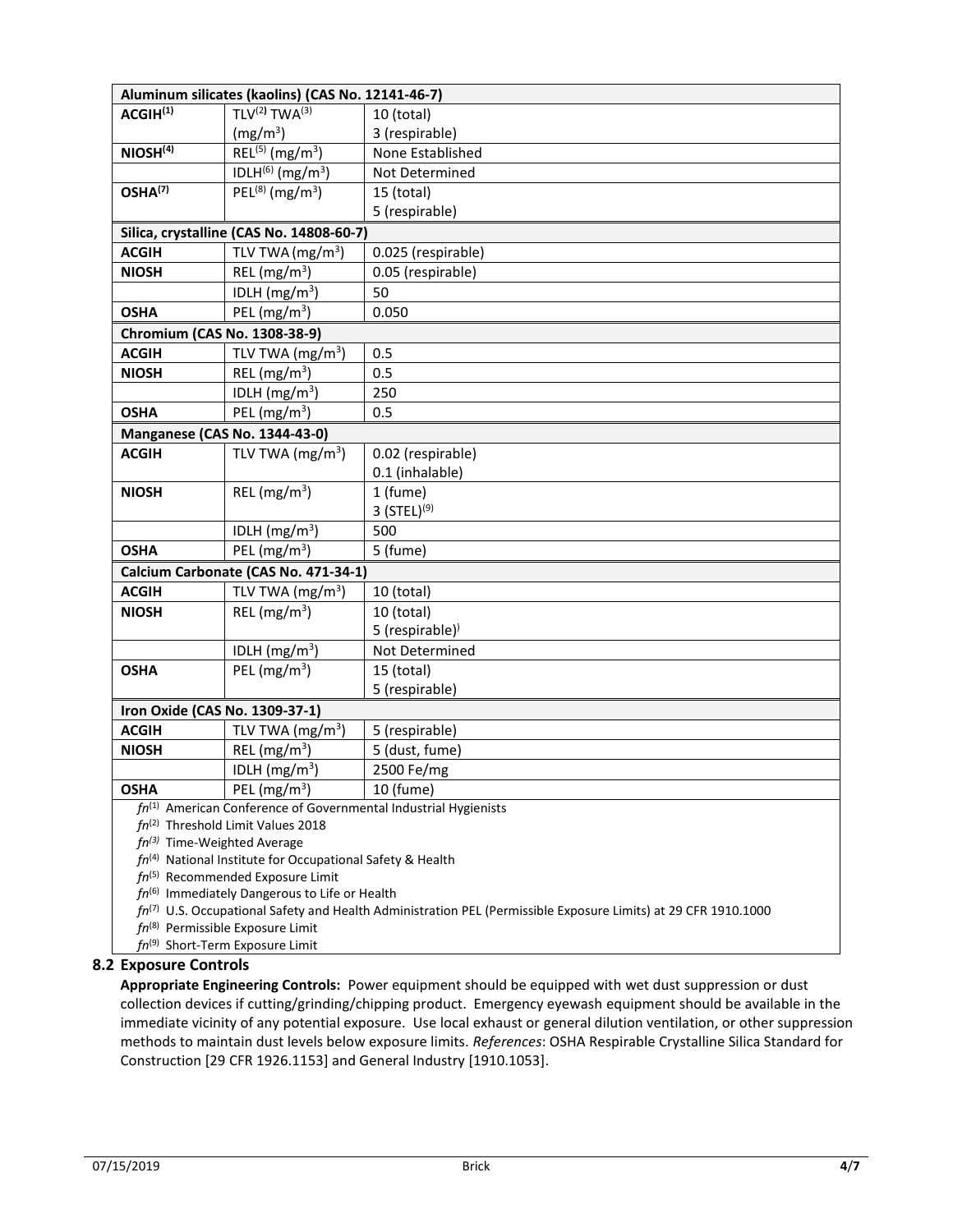**Personal Protective Equipment:** Protective goggles or safety glasses, gloves, protective clothing. Wear dust mask/respiratory protection if dust is present when cutting/grinding/chipping product in accordance with the OSHA Respiratory Protection Standard [29 CFR 1910.134].



**Hand Protection:** Protective gloves as appropriate to prevent abrasion and hand injuries.

**Eye and/or Face Protection:** Approved safety glasses, goggles, and/or face-shield.

**Skin and Body Protection:** Appropriate work clothing and footwear should be worn. Wear suitable protective clothing.

**Respiratory Protection:** NIOSH-approved respiratory protection should be worn in accordance with the OSHA Respiratory Protection Standard [29 CFR 1910.134] if exposure limits are exceeded or irritation is experienced.

### SECTION 9: PHYSICAL AND CHEMICAL PROPERTIES

#### **9.1 Information on Basic Physical and Chemical Properties**

| <b>Physical State</b>                         | ÷                    | Solid                                                         |
|-----------------------------------------------|----------------------|---------------------------------------------------------------|
| Appearance                                    |                      | Granular, brick-shaped solid; comes in a wide range of colors |
| Odor                                          | ٠                    | <b>Essentially odorless</b>                                   |
| <b>Odor Threshold</b>                         | ٠                    | No data available                                             |
| рH                                            | ٠                    | No data available                                             |
| <b>Evaporation Rate</b>                       | ٠                    | No data available                                             |
| <b>Melting Point</b>                          | ٠                    | No data available                                             |
| <b>Freezing Point</b>                         | ÷                    | No data available                                             |
| <b>Boiling Point</b>                          | ٠                    | No data available                                             |
| <b>Flash Point</b>                            | ٠                    | No data available                                             |
| <b>Auto-Ignition Temperature</b>              | ٠                    | No data available                                             |
| <b>Decomposition Temperature</b>              | ÷                    | No data available                                             |
| Flammability (solid, gas)                     | $\ddot{\phantom{a}}$ | No data available                                             |
| <b>Vapor Pressure</b>                         | ÷                    | No data available                                             |
| Relative Vapor Density at 20°C                | ٠                    | No data available                                             |
| <b>Specific Gravity</b>                       | $\ddot{\cdot}$       | No data available                                             |
| Solubility                                    | $\ddot{\phantom{a}}$ | Water: Negligible                                             |
| <b>Partition Coefficient: N-Octanol/Water</b> | $\ddot{\cdot}$       | No data available                                             |
| <b>Viscosity</b>                              | ٠                    | No data available                                             |

### **9.2 Other Information**

No additional information available.

### SECTION 10: STABILITY AND REACTIVITY

#### **10.1 Reactivity**

Hazardous reactions will not occur under normal conditions.

### **10.2 Chemical Stability**

Stable under normal ambient conditions.

# **10.3 Possibility of Hazardous Reactions**

# Hazardous reactions will not occur.

# **10.4 Conditions to Avoid**

Not applicable.

#### **10.5 Incompatible Materials**

Strong acids, strong bases, strong oxidizers to protect product quality/appearance.

#### **10.6 Hazardous Decomposition Products**

#### None.

SECTION 11: TOXICOLOGICAL INFORMATION

### **11.1 Likely Routes of Exposure**

**Skin Contact:** Product is abrasive and may irritate unprotected skin.

**Eye Contact:** When product is shaped or cut, chips or dust may enter unprotected eyes and cause injury or irritation.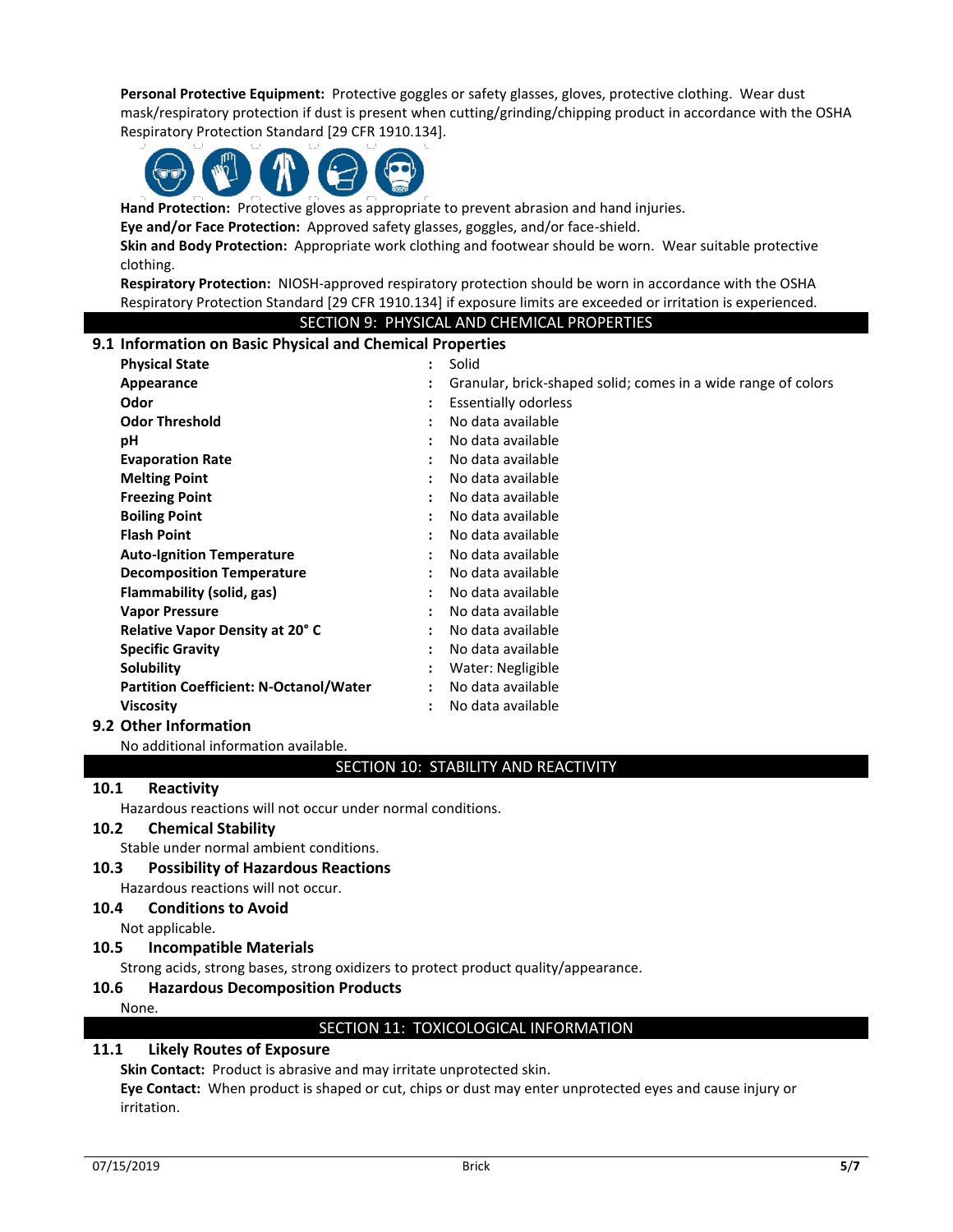**Inhalation:** When product is shaped or cut, respirable dust may be generated that, when inhaled, can cause respiratory system irritation. Prolonged or repeated inhalation exposure may cause chronic illness. **Ingestion:** Not expected to be an exposure route of concern.

### **11.2 Symptoms Related to Physical, Chemical, and Toxicological Characteristics**

**Immediate Effects:** Irritation of skin, eyes, and respiratory tract due to abrasion or dust inhalation will produce immediate discomfort.

**Delayed and Chronic Effects:** Inhalation of dust on a prolonged or repeated basis may result in chronic lung disease or silicosis and may also result in lung cancer.

### **11.3 Numerical Measures of Toxicity**

The acute and chronic effects of exposure to this product's dust have not been quantified.

**Acute Toxicity:** Not classified.

**Germ Cell Mutagenicity:** Not classified.

**Reproductive Toxicity:** Not classified.

| Silica, crystalline (CAS No. 14808-60-7) |                |  |
|------------------------------------------|----------------|--|
| LD <sub>50</sub> (oral, rat)             | $>$ 5000 mg/kg |  |
| LD <sub>50</sub> (dermal, rat)           | > 5000 mg/kg   |  |
| Chromium (CAS No. 1308-38-9)             |                |  |
| LD <sub>50</sub> (oral, rat)             | $>$ 5000 mg/kg |  |
| <b>Manganese (CAS No. 1344-43-0)</b>     |                |  |
| LD <sub>50</sub> (oral, rat)             | $>$ 2000 mg/kg |  |
| Iron Oxide (CAS No. 1309-37-1)           |                |  |
| LD <sub>50</sub> (oral, rat)             | > 5000 mg/kg   |  |

#### **11.4 Carcinogenicity**

| Silica, crystalline (CAS No. 14808-60-7)                                      |                                                               |  |
|-------------------------------------------------------------------------------|---------------------------------------------------------------|--|
| IARC <sup>(1)</sup>                                                           | Group 1, carcinogenic to humans                               |  |
| NTP <sup>(2)</sup>                                                            | Known to be a human carcinogen                                |  |
| OSHA <sup>(3)</sup>                                                           | Regulated as a carcinogen                                     |  |
| Chromium (CAS No. 1308-38-9)                                                  |                                                               |  |
| <b>IARC</b>                                                                   | Group 3, Not classifiable as to its carcinogenicity to humans |  |
| <b>NTP</b>                                                                    | Not listed                                                    |  |
| <b>OSHA</b>                                                                   | Not regulated as a carcinogen or potential carcinogen         |  |
| $fn^{(1)}$ International Agency for Research on Cancer                        |                                                               |  |
| $fn^{(2)}$ National Toxicology Program                                        |                                                               |  |
| $fn^{(3)}$ OSHA Subpart Z – Toxic and Hazardous Substances [29 CFR 1910.1000] |                                                               |  |

# **SECTION 12: ECOLOGICAL INFORMATION**

### **12.1 Toxicity**

### **Manganese (CAS No. 1344-43-0)**

**NOEC (1) (fish)** 3.6 mg/l (exposure time: 96h; species: *Oncorhynchus mykiss*)

*fn*(1) No Observed Effect Concentration (long-term)

# **12.2 Persistence and Degradability**

Not established (brick).

### **12.3 Bioaccumulative Potential**

Not established (brick).

### **12.4 Mobility in Soil**

No additional information available.

### **12.5 Other Adverse Effects**

No additional information available.

### SECTION 13: DISPOSAL CONSIDERATIONS

### **13.1 Waste Treatment Methods**

### **Sewage Disposal Recommendations:** Not applicable.

**Waste Disposal Recommendations:** Scrap material should be re-used or recycled. Waste is not a hazardous waste as defined by the Resource Conservation and Recovery Act (RCRA) (40 CFR 261). Dispose of waste material in accordance with all local, regional, national, provincial, territorial, and international solid waste regulations.